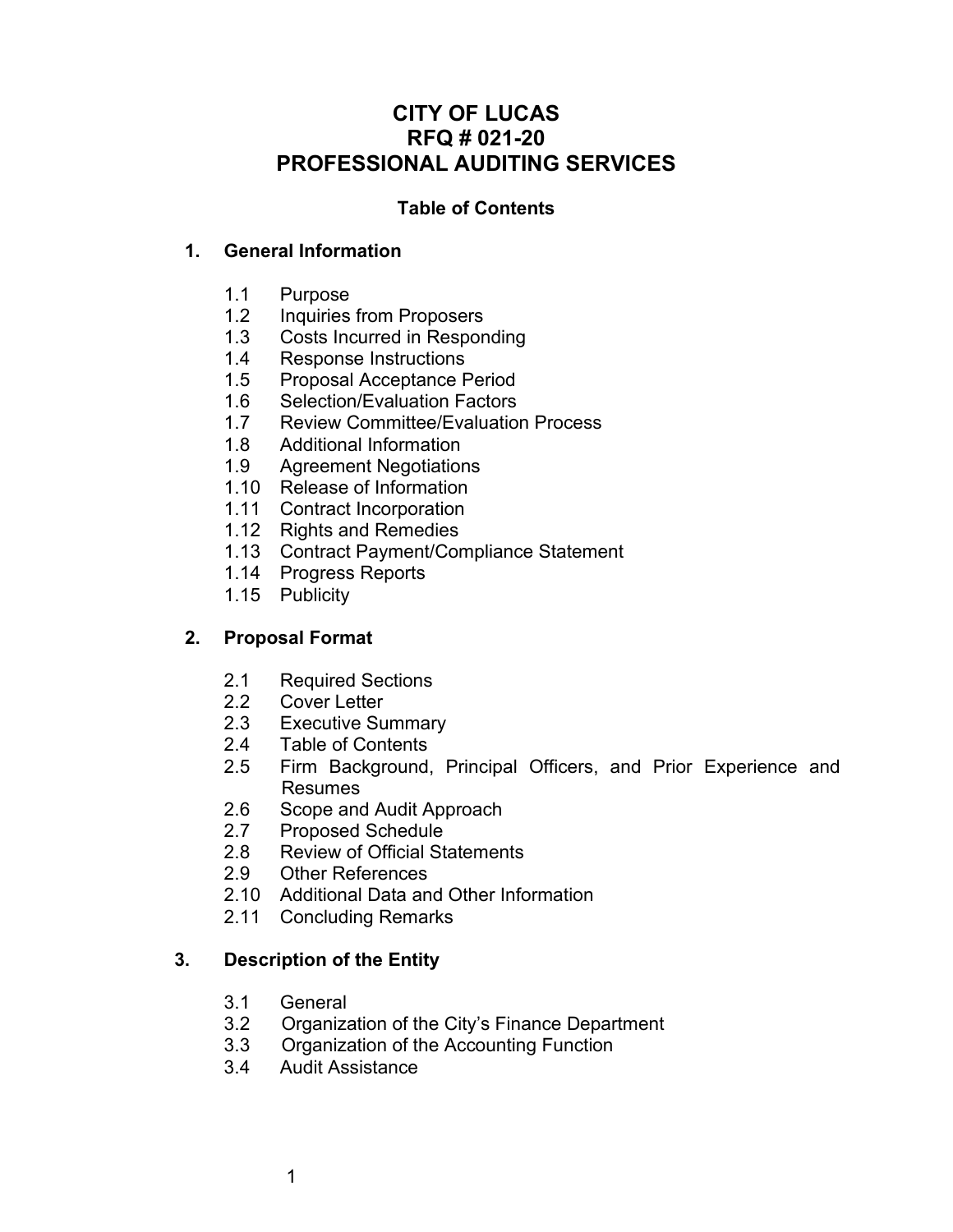# **4. Nature of Services Required**

- 4.1 General<br>4.2 Scope of
- 4.2 Scope of Work to Be Performed<br>4.3 Auditing Standards to Be Follow
- Auditing Standards to Be Followed
- 4.4 Reports to Be Issued<br>4.5 Preparation of Compre
- Preparation of Comprehensive Annual Financial Report
- 4.6 Special Considerations<br>4.7 Review of Official State
- Review of Official Statements
- 4.8 Special Projects
- 4.9 Regulation Updates

# **5. Other Information and Requirements**

- 5.1 Auditor Rotation
- 5.2 Prior Audit
- Work Area
- 5.4 Audit Work Timing
- 5.5 Working Papers
- 5.6 Non-appropriation Provision<br>5.7 Equal Employment Opportur
- Equal Employment Opportunity
- 5.8 Conflict of Interest

# **6. Insurance Requirements**

- 6.1 Insurance Certificates<br>6.2 Insurance Policies
- Insurance Policies
- 6.3 Required Endorsements<br>6.4 Open Records
- Open Records

# **7. Listing of Time Lines and Critical Dates**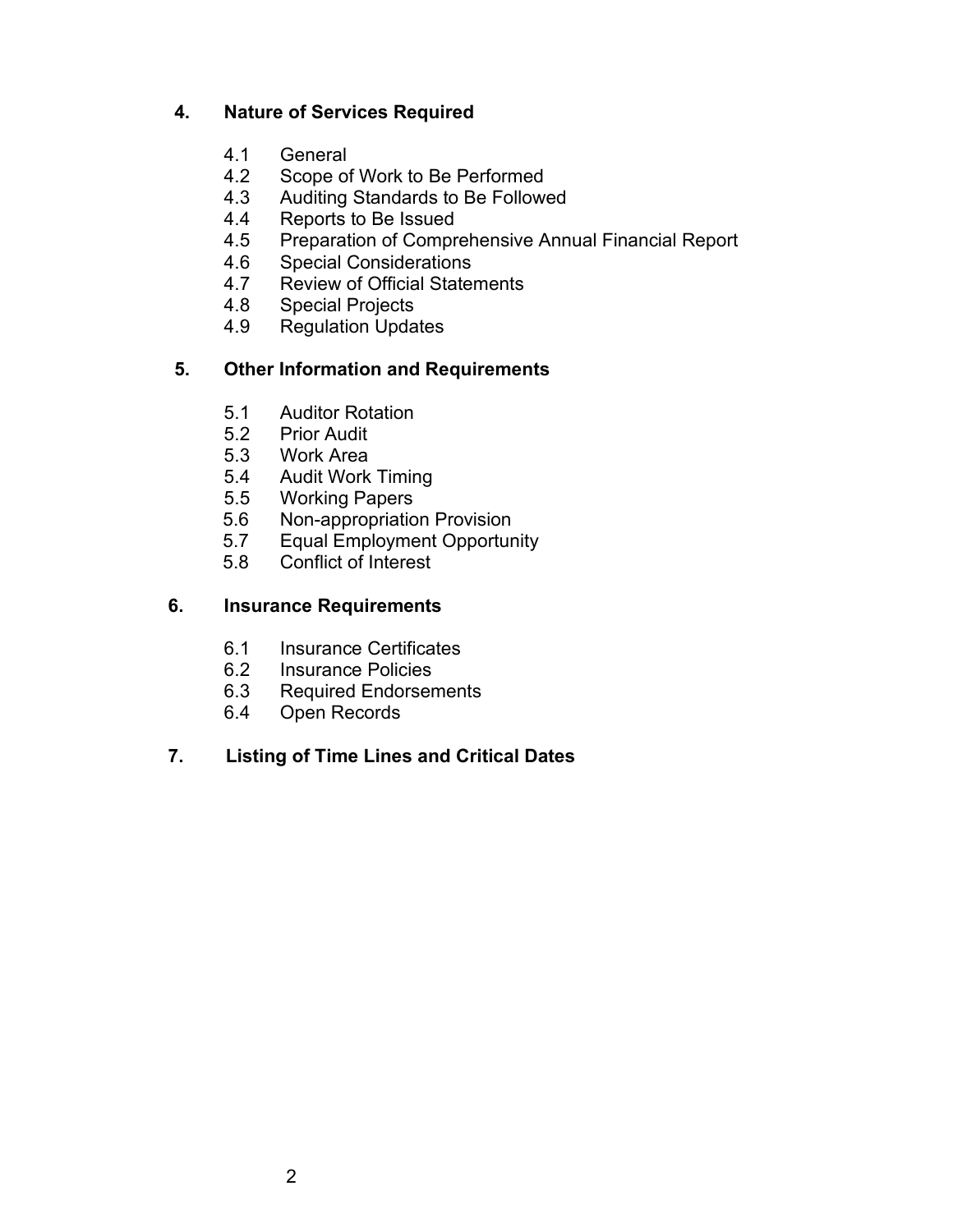#### **CITY OF LUCAS RFQ # 021-20 PROFESSIONAL AUDITING SERVICES**

## **1. General Information**

# **1.1 Purpose**

The City of Lucas, Texas (hereinafter referred to as the City) seeks proposals in response to this Request for Qualification (RFQ) from qualified and experienced public accounting firms whose principal officers are independent certified public accountants (hereinafter referred to as "proposers" or "the proposer," with related pronoun reference "he" or "his" to be interpreted without regard to gender). The objectives of this RFQ are:

- 1.1.1 To obtain audit services for performance of the City's annual financial audit for the fiscal year ended September 30, 2020, and for each of the four (4) subsequent fiscal years.
- 1.1.2 To obtain other related services, on a per request basis, as stated herein.

#### **1.2 Inquiries from Proposers**

Questions related to this RFQ must be submitted by email no later than April 30, 2020. Written questions should be emailed to:

> Liz Exum Finance Director City of Lucas 665 Country Club Road Lucas, TX 75002 Email: [lexum@lucastexas.us](mailto:lexum@lucastexas.us) Phone: 972-912-1201

Proposal for Qualification should be received on or before 2:00 PM, Friday, May 8, 2020. It is the proposer's responsibility to ensure that he has received any and all addenda related to the proposal. It shall be the sole responsibility of the respondent to insure that their Proposal is received by the Finance Department within the time limit indicated. Late Proposal will not be considered.

### **1.3 Costs Incurred in Responding**

All costs directly or indirectly related to preparation of a response to this RFQ, any oral presentations required to supplement and/or clarify qualifications, and/or reasonable demonstrations which may be, at its discretion, required by the City shall be the sole responsibility of and shall be borne completely by the proposer.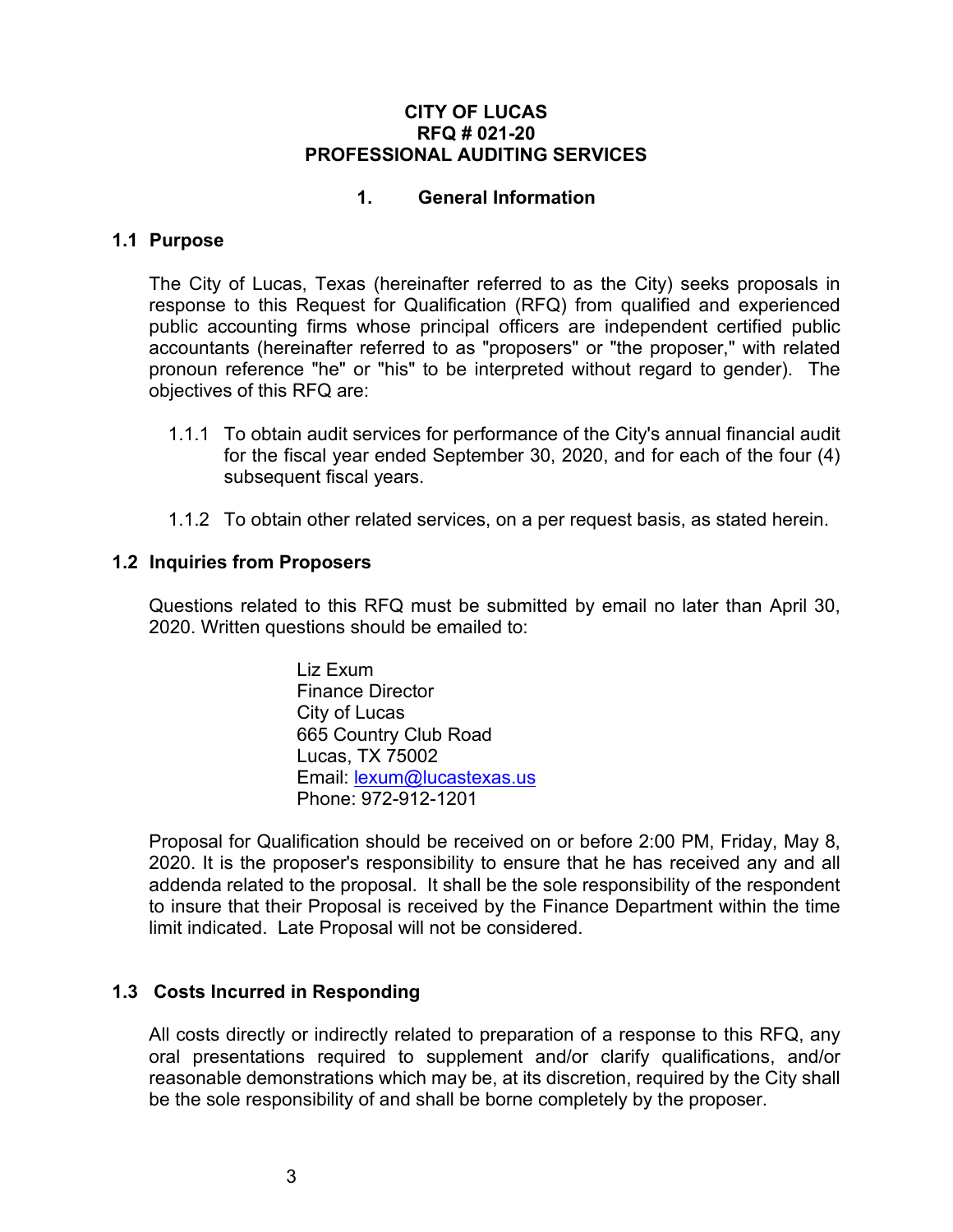### **1.4 Response Instructions**

One copy of the Proposal of Qualifications should be delivered to the attention of the Purchasing Coordinator. Your proposal may be mailed or electronically sent to:

> Linezka Osorio Purchasing Coordinator City of Lucas 665 Country Club Road Lucas, Texas 75002 Email: [lmaduro@lucastexas.us](mailto:lmaduro@lucastexas.us) Fax: 972-727-0091

Late proposals will not be considered. It is the responsibility of the proposer to confirm receipt of the proposal especially if being delivered electronically. Deadline for submission is 2:00 PM May 8, 2020. The City of Lucas cannot guarantee, due to internal mail delivery procedures that any proposals sent priority mail will be picked up from the post office by city mail employees and delivered to the Finance Department by the closing date and time. It is recommended that proposal deliveries be made either in person or via an alternate delivery method ensuring delivery to the physical address. **Proposer shall bear full responsibility for ensuring that the proposal is delivered to the specified location by due date and time.** Late proposal will be rejected as non-responsive.

### **1.5 Proposal Acceptance Period**

All proposals must include a statement that they are valid for a minimum period of 90 days subsequent to the RFQ closing date.

### **1.6 Selection/Evaluation Factors**

This procurement will comply with applicable City of Lucas Purchasing Policy and Procedures. The successful proposer will be selected on the basis of demonstrated competence and qualifications. Evaluation factors outlined below shall be applied to all eligible, responsive proposers in comparing proposals and selecting the successful proposer.

Each proposal will be rated on a 100-point scale. Proposal evaluation factors, with the maximum points awardable shown in parentheses, are as follows:

1.6.1 Demonstrated experience, qualifications, and professional activities of the audit team and the firm, including technical expertise of supervisory staff available to perform "on-site" work and resources readily available to the firm in key areas for the City. These key areas include such specialization as municipal government and Federal funding auditing (45).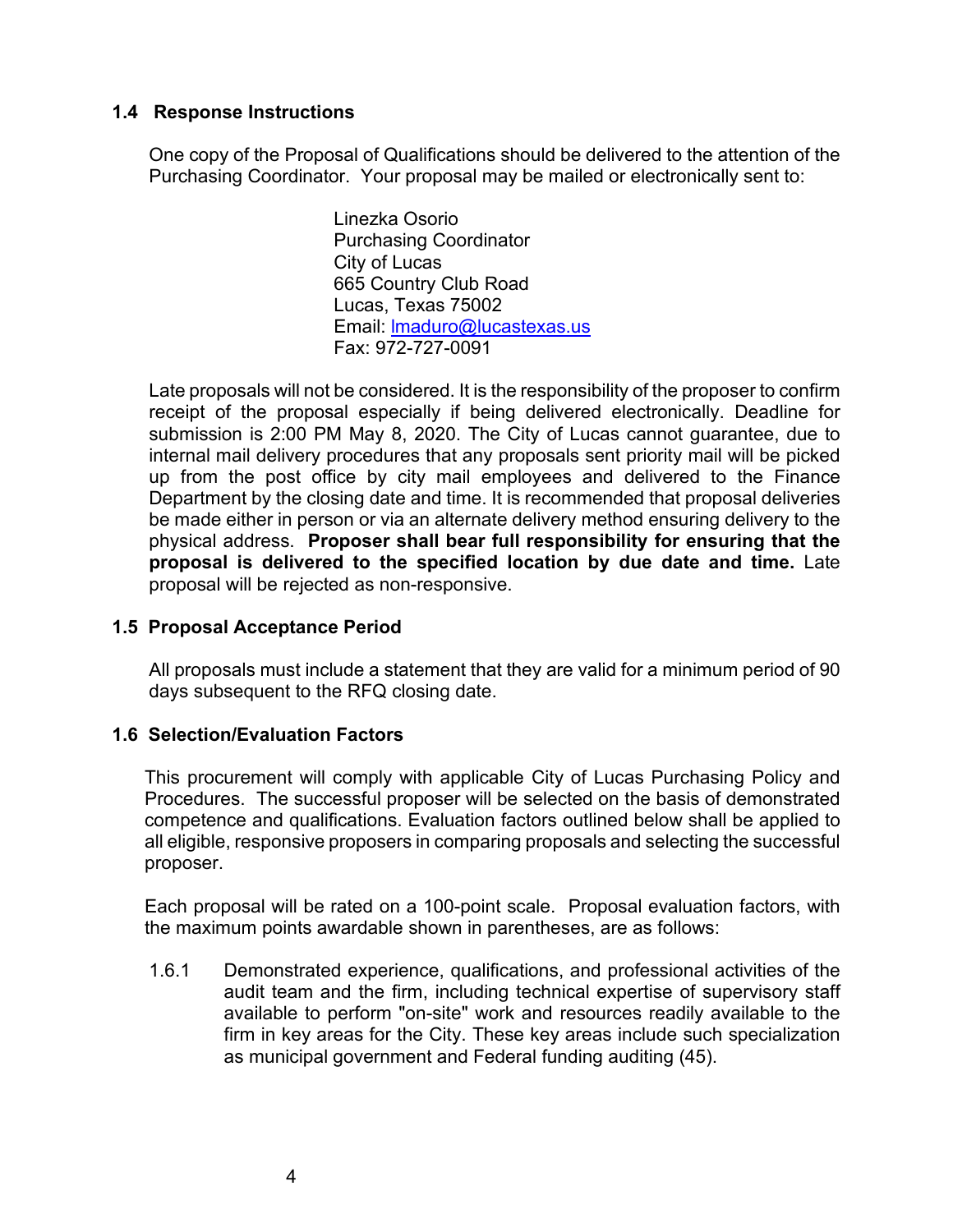- 1.6.2 Responsiveness of the proposal in clearly stating an understanding of the work to be performed; responsiveness to terms and conditions, including scheduling; completeness and thoroughness of the technical data and documentation and impact to City staff. (25).
- 1.6.3 Commitment to Governmental Accounting and Auditing The demonstration of the firm's commitment to governmental issues by knowledge of current issues and membership in related organizations such as the Government Finance Officers Association, or Texas Municipal League. In addition, the firm's ability to communicate to the City changes in regulations or the environment. This communication should include the offer of training to City personnel on current or relevant issues (30).

Selection and award will be based on demonstrated competence and qualifications to perform the service requested.

Oral interviews may be arranged at the discretion of the evaluation team to assist in making the final selection.

## **1.7 Review Committee/Evaluation Process**

Committee will evaluate the proposals using a matrix based on the factors described above. A preliminary evaluation will be done independently by each participant. Participants will then meet to discuss their evaluations; after discussion, a final evaluation will be done by each participant and the total points awarded to each proposer will be tallied.

A recommendation will be presented for final selection by the City Council.

### **1.8 Additional Information**

The City reserves the right to require additional technical and contractual information during the evaluation period. Each proposal must designate person(s) who will be responsible for answering technical and contractual questions.

### **1.9 Agreement Negotiations**

In establishing an agreement as a result of this request for qualification process, the City may:

- (a) Review all submittals and determine which proposers are reasonably qualified for award of this agreement.
- (b) Determine the proposer whose submittal is most advantageous to the City considering the evaluation criteria.
- (c) Attempt to negotiate with the most responsive proposer an agreement at fair and reasonable terms, conditions and cost.
- (d) If negotiations are successful enter into an agreement.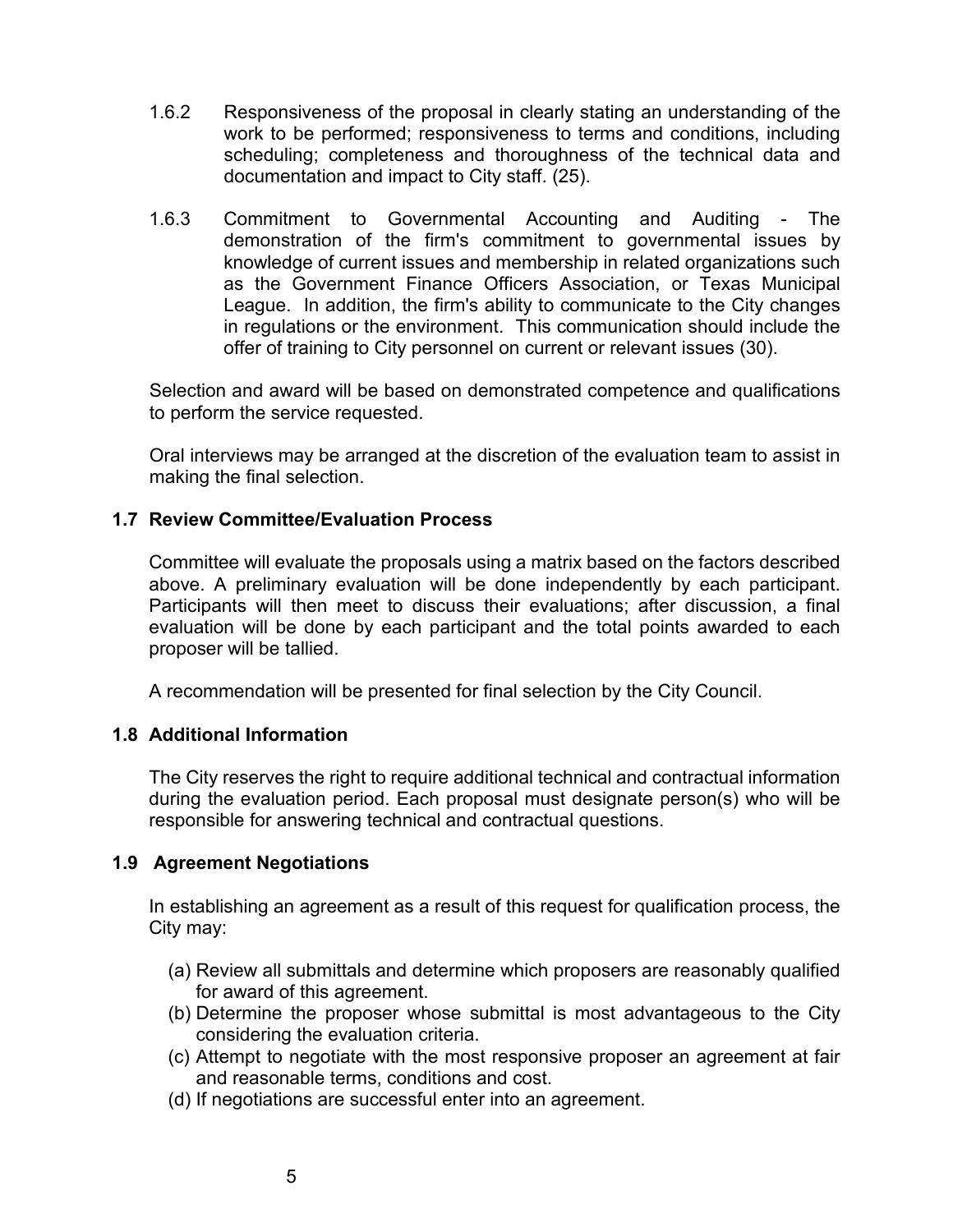- (e) If not successful, formally end negotiations with that proposer. The City may then:
	- (1) Select the next most highly qualified proposer and attempt to negotiate an agreement at fair and reasonable terms, conditions and cost with that proposer.
	- (2) The City shall continue this process until an agreement is entered into or all negotiations are terminated.
- (f) The City also reserves the right to reject any or all submittals, or to accept any submittal deemed most advantageous, or to waive any irregularities or informalities in the submittal received.

As provided for by the State Board of Public Accountancy rules, the contract award will not necessarily be made to the firm that provides the lowest cost proposal but rather to the firm that submits the most responsive proposal meeting the City's requirements.

## **1.10 Release of Information**

The City complies with the requirements of the Texas Public Information Act.

## **1.11 Contract Incorporation**

Proposers should be aware that the contents of the successful proposal will become a part of any subsequent contractual document that may arise from this RFQ. Failure of a proposer to accept this obligation may result in the cancellation of any award. The successful proposer shall be required to execute a contract prepared by the City and approved by the city attorney.

# **1.12 Rights and Remedies**

The rights and remedies of the City provided herein shall not be exclusive and are in addition to any other rights and remedies provided by law or under any subsequent contract.

# **1.13 Contract Payment/Compliance Statement**

The contract shall be prepared under the direction of the City and shall incorporate all applicable provisions. Payment for all services other than those described as "special projects" will be made based on an all-inclusive, not-to-exceed fee estimate, with progress payments as mutually determined to be appropriate. These payments shall be based upon completion of phases of the work. A sample contract should be submitted with the proposal.

### **1.14 Progress Reports**

The successful proposer shall submit progress reports to or hold periodic meetings with the Finance Director as agreed upon by the City and the proposer. The information provided in these reports should be sufficiently detailed to provide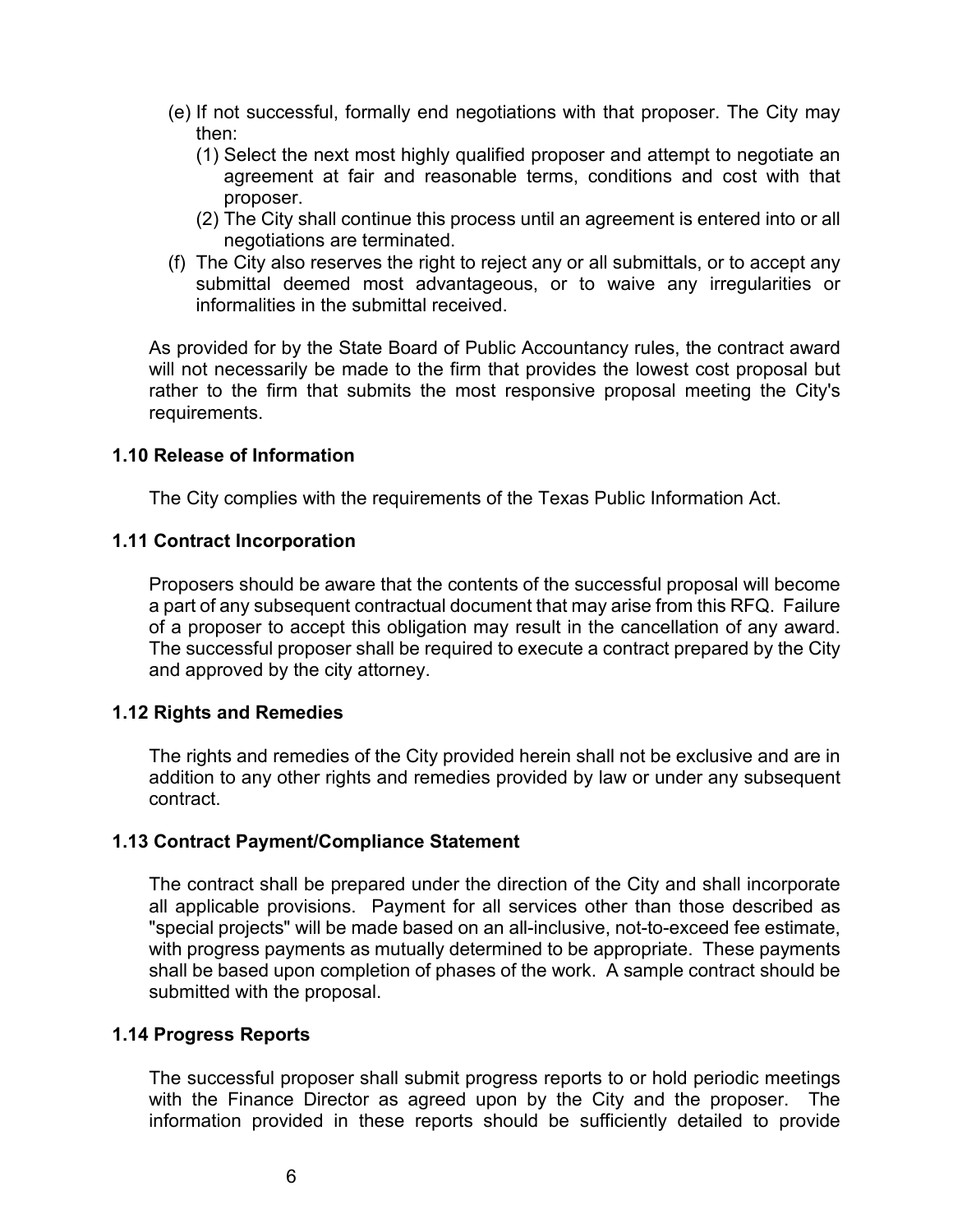assurance that the audit is on schedule. A sample progress report should be submitted with the proposal.

### **1.15 Publicity**

Any publicity, news releases, and/or advertising pertaining to this RFQ and/or the awarding of any contract relating to the RFQ may not be made without prior written approval of the City.

## **2. Proposal Format**

### **2.1 Required Sections**

Proposals must be submitted containing the following sections in the order indicated:

- 2.1.2 Cover Letter
- 2.1.3 Executive Summary
- 2.1.4 Table of Contents
- 2.1.5 Firm Background, Principal Officers, and Prior Experience
- 2.1.6 Scope and Audit Approach
- 2.1.7 Proposed Schedule
- 2.1.8 Review of Official Statement
- 2.1.9 Other References
- 2.1.10 Additional Data and Other Information
- 2.1.11 Concluding Remarks

### **2.2 Cover Letter**

This section should contain the name of the proposing firm, the address of the proposing office, and contact persons authorized to answer technical, price, and/or contract questions together with their telephone number, email address, and mailing address. The cover letter must also be signed by a partner or officer authorized to bind the company.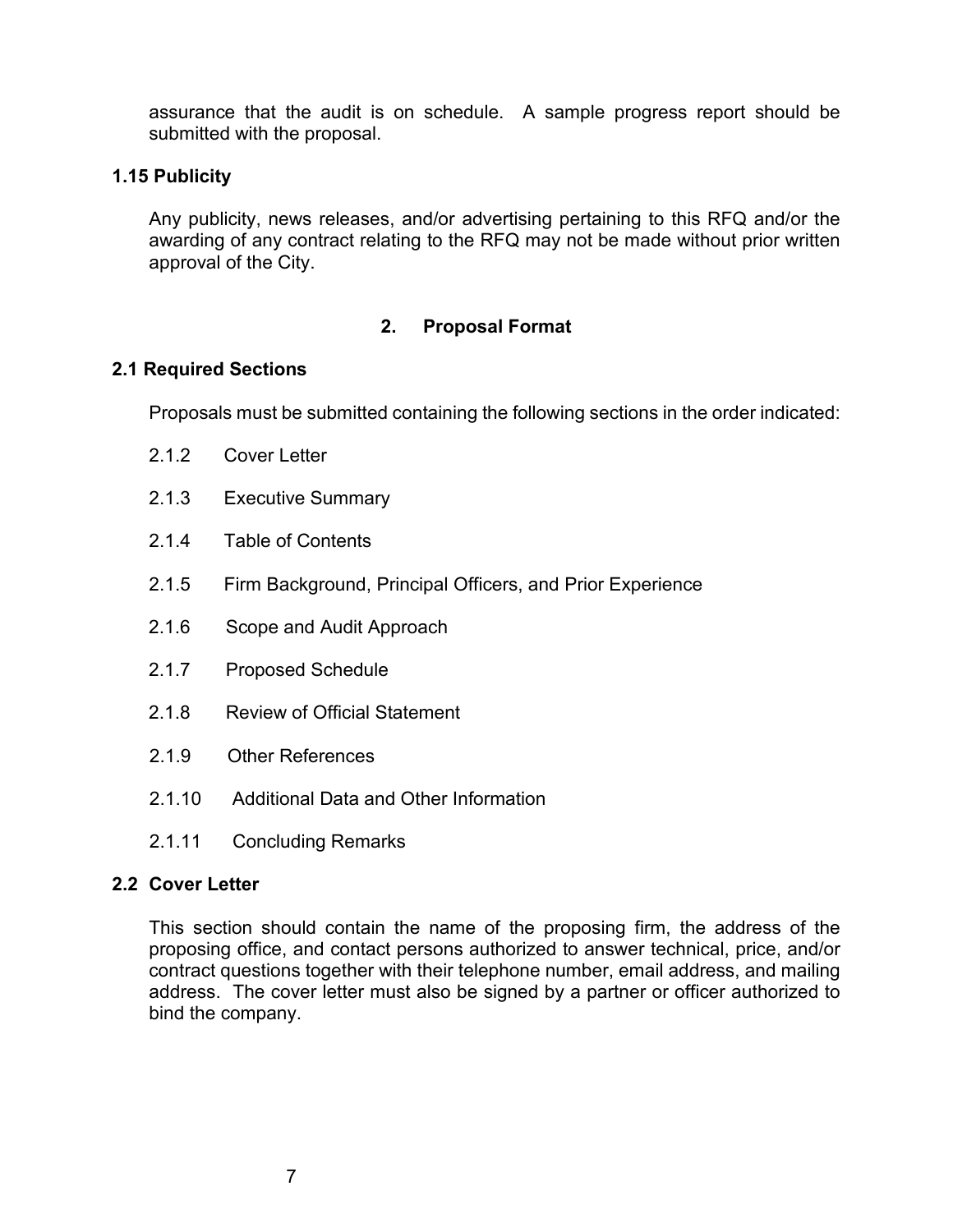### **2.3 Executive Summary**

Prefacing the proposal, an executive summary of five pages or less should be provided which gives in brief, concise terms a summation of your proposal. Identify the points that make your firm uniquely qualified for this engagement.

### **2.4 Table of Contents**

The Table of Contents shall include an index of the proposal contents and attachments.

#### **2.5 Firm Background, Principal Officers, Prior Experience and Resumes**

**Firm Qualifications and Experience.** This section should state:

- 2.5.1 The size of the firm.
- 2.5.2 The size of the firm's municipal government audit staff.
- 2.5.3 The location of the office from which the work on this engagement is to be performed.
- 2.5.4 The number and nature of the professional staff to be employed in this engagement on a full-time basis including estimated hours for services.
- 2.5.5 The number and nature of the staff to be employed on a part-time basis including estimated hours for services.
- 2.5.6 Resume of each staff member to be employed in this engagement.

If the proposer is a joint venture or consortium, the qualifications of each firm comprising the joint venture or consortium should be separately identified. In addition, joint ventures or consortiums must identify a firm to serve as the principal auditor, and the principal auditor must accept responsibility for resolving all operational and contractual issues with the City.

The firm is also required to submit a copy of the report on its most recent external quality control review, with a statement whether that quality control review included a review of specific government engagements.

The firm shall also provide information on the results of any federal or state desk reviews or field reviews of its audits during the past three years. In addition, the firm shall provide information on the circumstances and status of any disciplinary action taken or pending against the firm during the past three years with state regulatory bodies or professional organizations.

**Partner, Supervisory and Staff Qualifications and Experience.** The firm should identify the principal supervisory and management staff, including engagement partners, managers, other supervisors and specialists, who will be assigned to the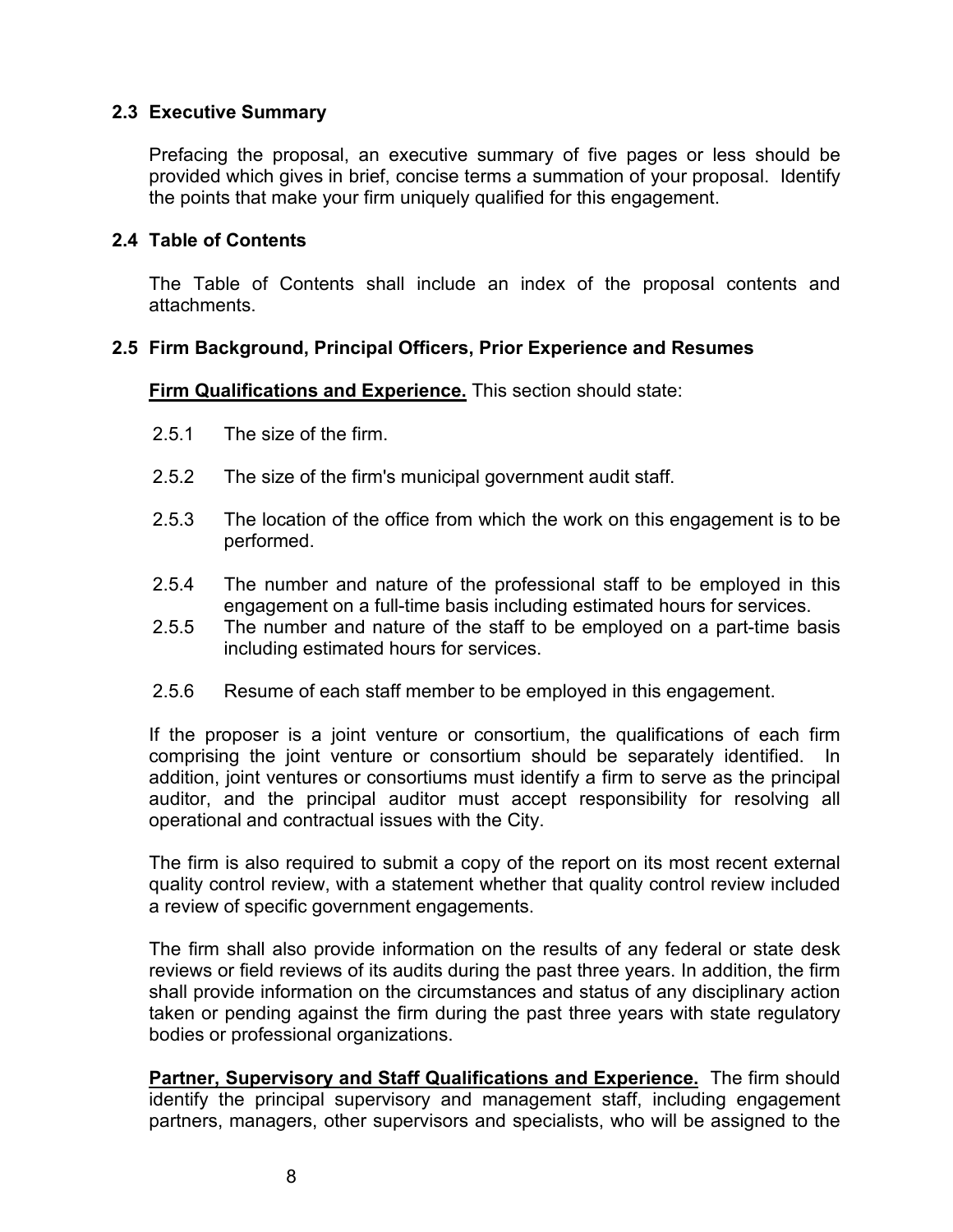engagement and indicate whether each such person is licensed to practice as a certified public accountant in Texas. The firm should also provide information on the municipal government auditing experience of each person, including information on relevant continuing professional education for the past three years and membership in professional organizations relevant to the performance of this audit.

The firm should provide as much information as possible regarding the number, qualifications, and experience and training (including relevant continuing professional education) of the staff to be assigned specifically to this engagement. The firm also should indicate how the quality of staff over the term of the agreement will be assured.

Engagement partners, managers, other supervisory staff, and specialists assigned to the City's account in a proposal may be removed from the City's account if those persons leave the firm, are promoted, or are assigned to another office. These persons may also be changed for other reasons but only with the express prior written permission of the City of Lucas. However, in either case, the City retains the right to approve or reject replacements.

Other audit personnel may be changed at the discretion of the proposer, provided that replacements have substantially the same or better qualifications or experience.

**Similar Engagements with Other Government Entities.** For the firm's office that will be assigned responsibility for the audit, list the most significant engagements (maximum of 5) performed in the last five years that are similar to the engagement described in this request for proposals. These engagements should be ranked on the basis of relativity to the current proposal. Indicate the scope of work, date, engagement partners, total hours, and the name and telephone number of the principal client contact.

**Other.** Additional information should be included to describe the office's capabilities to audit computerized systems.

### **2.6 Scope and Audit Approach**

The proposal should set forth a work plan, including an explanation of the audit methodology to be followed, to perform the services required in Sections 4.1 and 4.2 of this RFQ. In developing the work plan, reference should be made to such sources of information as the City of Lucas budget and related materials, organizational charts, manuals, and programs, and financial and other management information systems.

Proposers will be required to provide the following information on their audit approach:

2.6.1 Proposed segmentation of the engagement.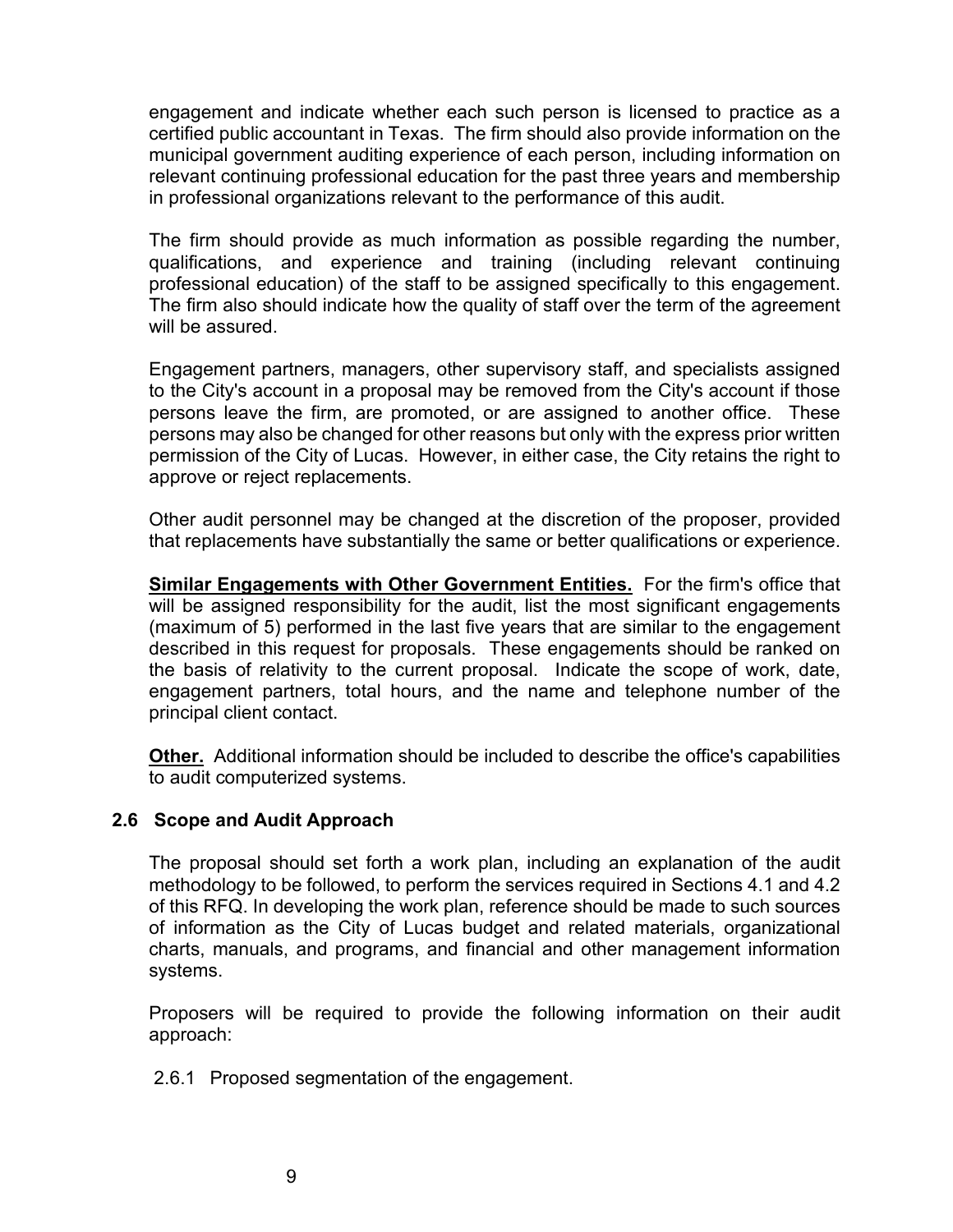- 2.6.2 Level of staff and number of hours to be assigned to each proposed segment of the engagement.
- 2.6.3 Sample sizes and the extent to which statistical sampling is to be used in the engagement.
- 2.6.4 Extent of use of EDP software in the engagement.
- 2.6.5 Type and extent of analytical procedures to be used in the engagement.
- 2.6.6 Approach to be taken to gain and document an understanding of the City of Lucas's internal control structure.
- 2.6.7 Approach to be taken in determining laws and regulations that will be subject to audit test work.
- 2.6.8 Approach to be taken in drawing audit samples for purposes of tests of compliance.

The proposal should also identify in this section any anticipated potential audit problems, the firm's approach to resolving these problems and any special assistance that will be requested from the City of Lucas.

The work plan submitted should include a time estimate for the financial audit.

A separate statement of the firm's approach to and understanding of the provision of technical assistance and advice concerning accounting and auditing issues that may arise during the course of the audit should be included. In addition, a discussion of the firm's approach to the level and amount of the accounting staff support necessary to complete the work as outlined in the proposal should be included.

### **2.7 Proposed Schedule**

Comment on the firm's ability to meet the timelines indicated in the RFQ and present a schedule of when information to be provided by the City should be available. The proposer should provide any recommended changes to the schedule that might be required to enhance the timelines and quality of the engagement.

#### **2.8 Review of Official Statements**

Routinely, the City prepares an official statement for a bond offering that includes information taken from the most current Comprehensive Annual Financial Report. As needed, a review of the official statement resulting in a "consent and citation of expertise" letter will be required.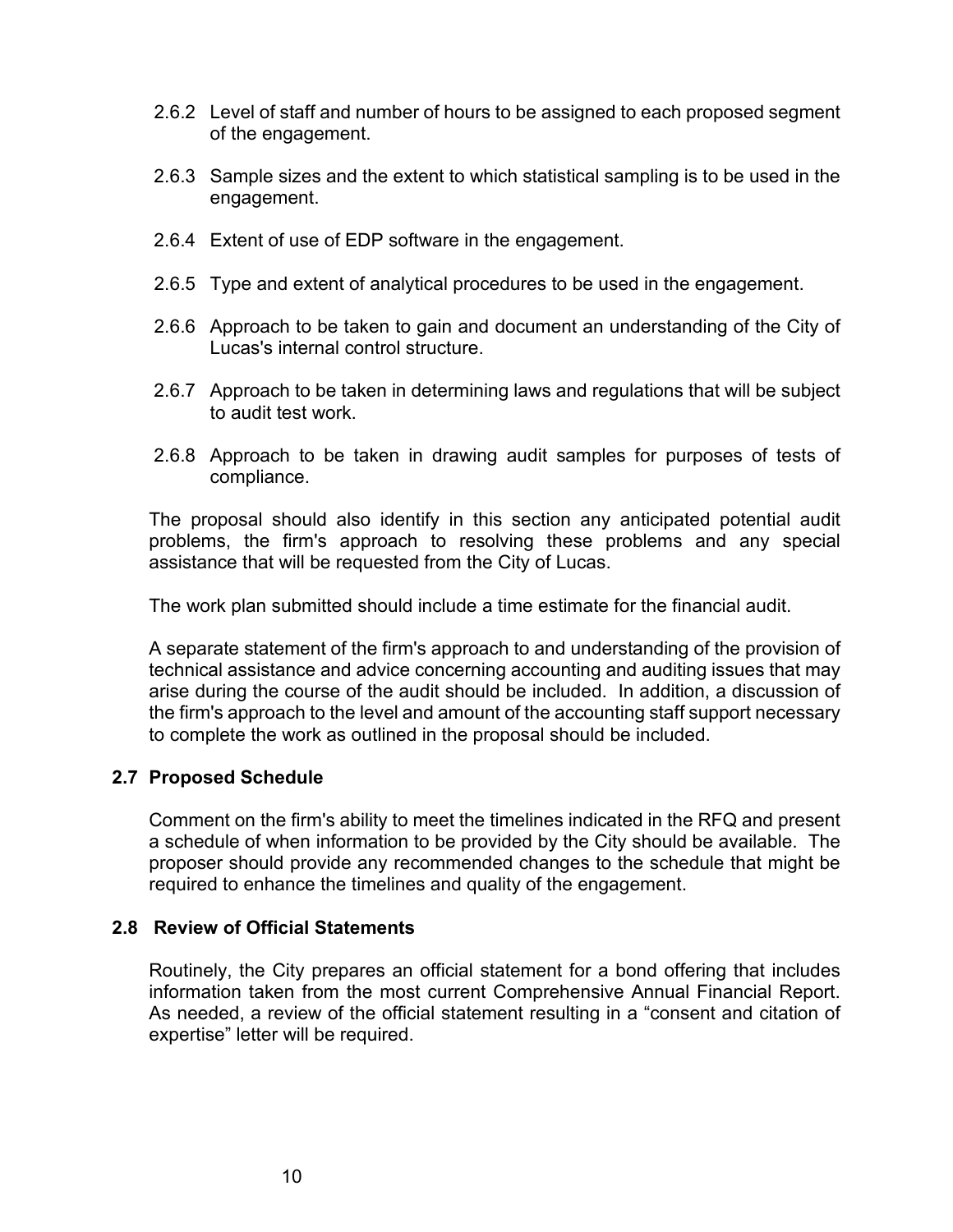#### **2.9 Other References**

Describe recent local and regional office auditing experience similar to the type of audit requested and give the name and telephone numbers of client officials responsible for three of the audits listed. These references would be in addition to those listed in Section 2.5 under paragraph titled - *Similar Engagements*.

#### **2.10 Additional Data and Other Information**

Since data not specifically requested must not be included in the foregoing proposal sections, give any additional information considered essential to the proposal in this section. If there is no additional information to present, state in this section, "There is no additional information we wish to present."

#### **2.11 Concluding Remarks**

This section shall contain any final remarks or elaboration which the proposer believes is important for a clear understanding of the proposed services and/or the proposer's capabilities.

# **3. Description of the Entity**

#### **3.1 General**

The City of Lucas, Texas is located in Collin County, approximately 40 miles northeast of Dallas. The City's corporate boundary comprises approximately 11.73 square miles. Lucas's estimated population is 8,080. The City of Lucas Home Rule Charter was adopted on May 10, 2008 by majority vote of the citizens. The City operates under a council-manager form of government, with the City Council comprised of seven members including the mayor. The City Council is responsible for adopting ordinances and regulations governing the City, adopting the budget, determining policies, and appointing the City manager, as well as members of various boards and commissions. As chief administrative officer, the City manager is responsible to the Council for appointing and supervising employees of the City and for preparing and administering the annual budget and capital improvement program.

The reporting entity for the City of Lucas, as defined by Governmental Accounting Standards Board (GASB) Statement 14, includes all governmental funds, proprietary funds, and other funds, and component units reported in the Comprehensive Annual Financial Report. The City is not included in any other governmental "reporting entity", as defined by GASB Statement 14.

The City provides the full range of municipal services contemplated by statute or charter. This includes public safety, development services, engineering, municipal court, parks, public works/water, and general administrative services.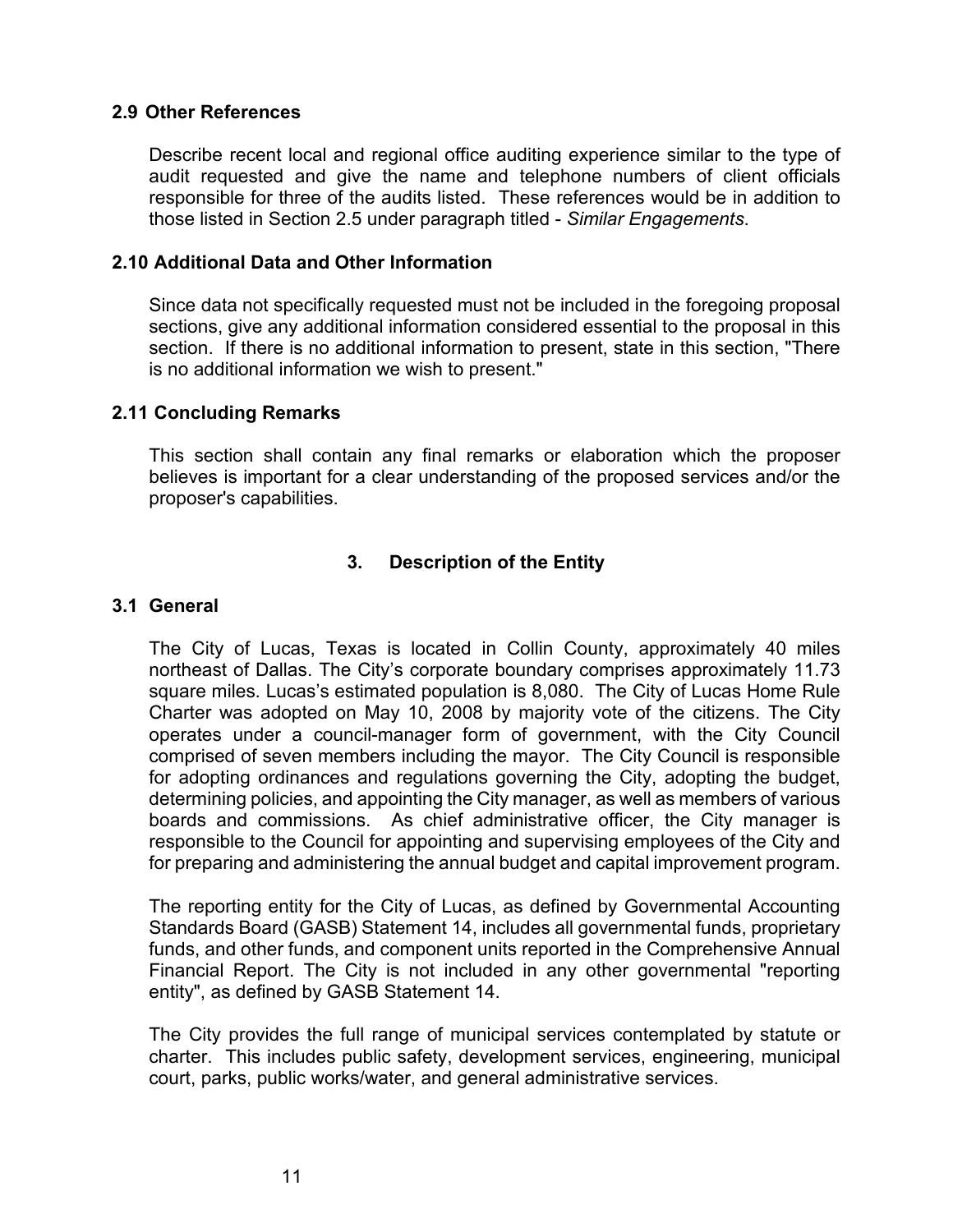### **3.2 Organization of the City's Finance Department**

The Finance Director, who reports directly to the City Manager, is responsible for all financial accounting and reporting activities of the City. The Finance Director has overall responsibility for the following functions: General Fund Accounting, Utility Accounting, Payroll, Accounts Payable, Accounts Receivable, Debt Service, Fixed Assets, and CIP Accounting.

### **3.3 Organization of the Accounting Function**

The accounting records of the City of Lucas are maintained by the Finance Department, with offices located at 665 Country Club Road, Lucas, Texas. Although maintenance of the accounting records is centralized within accounting, the City's accounting function is partially decentralized. Each City department has the authority to initiate and submit all input documents (e.g. credit card receipts, invoice authorization and requests for check disbursements) for processing by Accounting. In addition, departments perform some of their data input for purchasing requisitions.

### **3.4 Audit Assistance**

The accounting staff will print out all general ledger reports, balance sheets, trial balance reports, reconciliations, journal entries with back up documentation, etc. Work papers are to be prepared by the Auditor with copies going to the Finance Director. Personnel will be available to aid the auditors for the purpose of pulling invoices, directing auditors to the proper files, or for explaining procedures.

### **4. Nature of Services Required**

### **4.1 General**

The City of Lucas is seeking proposals in response for this request for qualifications from public accounting firms to audit its financial statements for the fiscal year ending September 30, 2020, and for each of the four (4) subsequent fiscal years These audits are to be performed in accordance with the provisions contained in this request for qualification.

### **4.2 Scope of Work to Be Performed**

The City of Lucas desires the auditor to express an opinion on the fair presentation of its general purpose financial statements in conformity with generally accepted accounting principles.

The auditor is required to audit the financial statements, consisting of governmentwide and fund financials. However, the auditor is to provide an "in-relation-to" statement on the combining and individual fund financial statements and supplementary schedules based on the auditing procedures applied during the audit of the general purpose financial statements.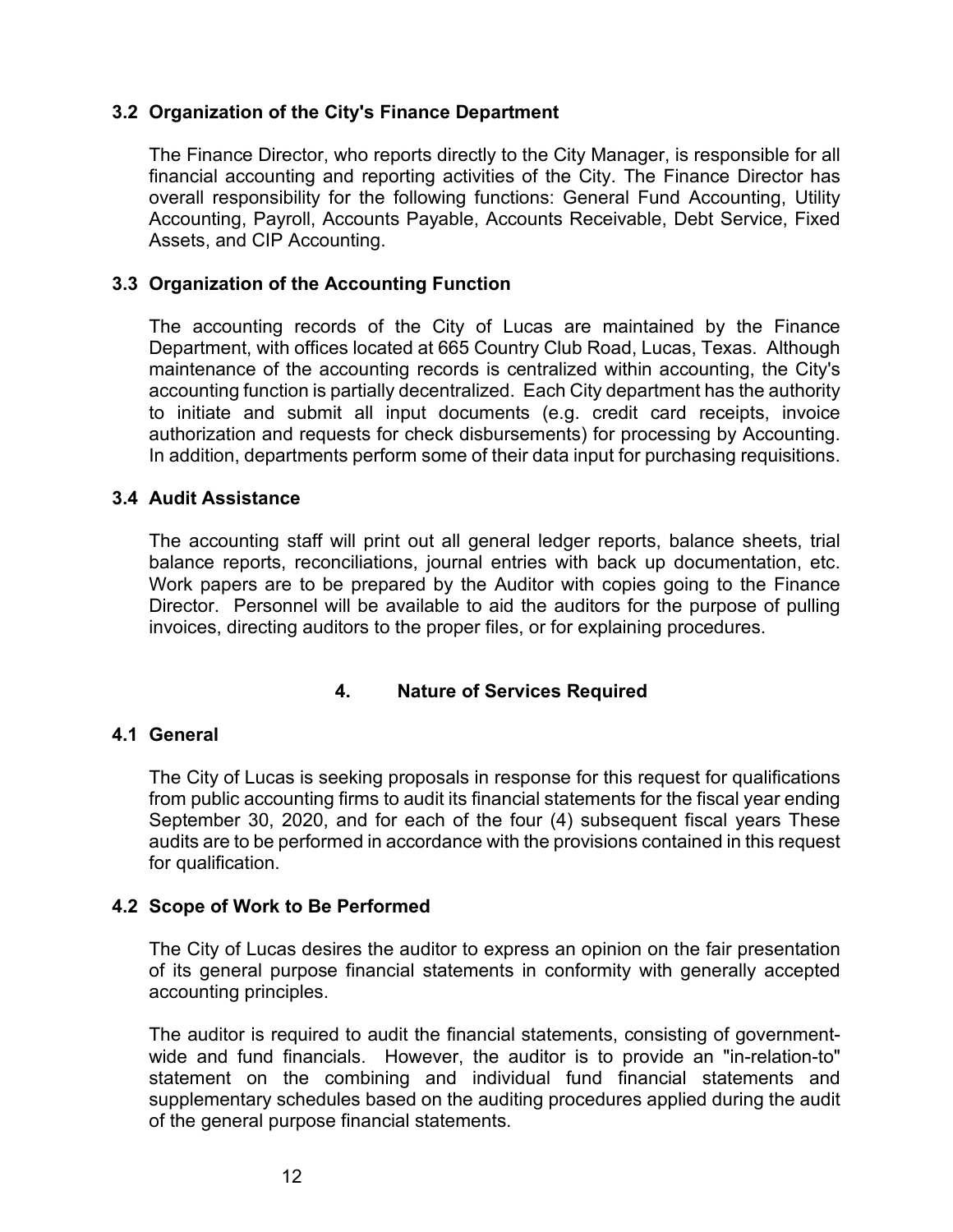The auditor shall also be responsible for performing certain limited procedures involving required supplementary information required by the Governmental Accounting Standards Board as mandated by generally accepted auditing standards.

The scope of the City's annual audit, or of any other work for which the proposer is engaged, can only be broadened with the express written consent of the City. The City will have the right to negotiate fees for work related to broadening the scope of any work for which the proposer is engaged.

### **4.3 Auditing Standards to Be Followed**

To meet the requirements of this RFQ, the audit shall be performed in accordance with generally accepted auditing standards as set forth by the American Institute of Certified Public Accountants and the Governmental Accounting Standards Board, the standards for financial audits set forth in the U.S. General Accounting Office's Government Auditing Standards, the provisions of the Single Audit Act of 1996, and the provisions of U.S. Office of Management and Budget (OMB) Circular A-133, Audits of State and Local Government, and any other requirements from regulatory agencies.

#### **4.4 Reports to Be Issued**

Following the completion of the audit of the fiscal year's financial statements, the auditor shall issue all reports currently required by the American Institute of Certified Public Accountants, the Governmental Accounting Standards Board, the Government Finance Officers Association of the United States and Canada, and any other regulatory agencies. The auditor shall likewise issue any other reports subsequently required by these or similar entities following completion of the financial audit.

In the required reports on internal controls, the auditor shall communicate any reportable conditions found during the audit to the Finance Director and City Manager. A reportable condition shall be defined as a significant deficiency in the design or operation of the internal control structure, which could adversely affect the organization's ability to record, process, summarize, and report financial data consistent with the assertions of management in the financial statements. Reportable conditions that are also material weaknesses shall be identified as such in the report.

Non-reportable conditions discovered by the auditors shall be reported in a separate letter to management, which shall be referred to in the reports on internal controls. The report on compliance shall include all instances of noncompliance.

Auditors shall be required to make an immediate, written report of all irregularities and illegal acts or indications of which they become aware to the City Manager and Finance Director.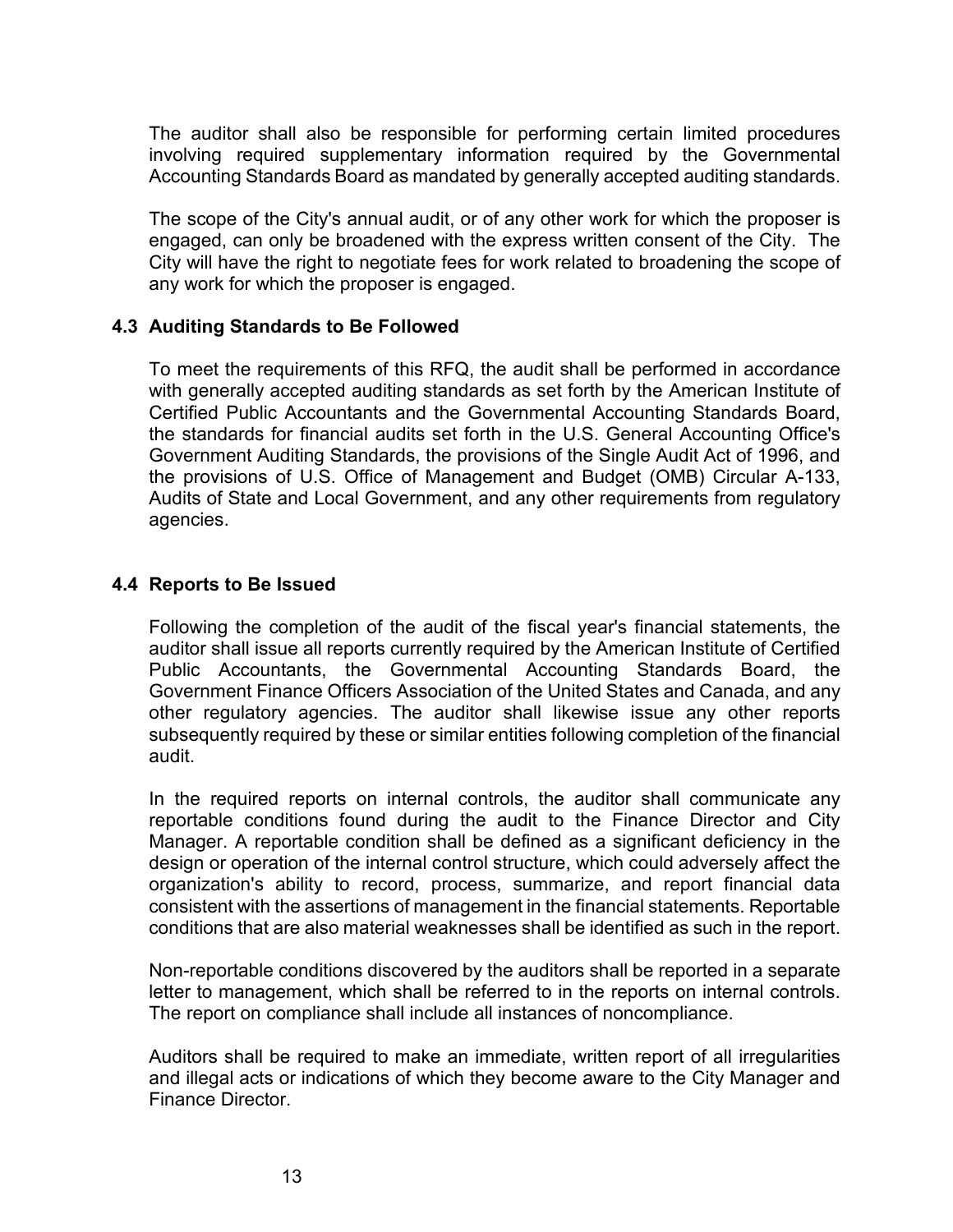Auditors shall assure themselves that the Lucas City Council is informed of each of the following and any other item as required by the regulatory agencies as noted above:

- 4.4.1 Difficulties encountered in performing the audit.
- 4.4.2 Disagreements with management.
- 4.4.3 Major issues discussed with management prior to retention.
- 4.4.4 Management consultation with other accountants.
- 4.4.5 Management judgment and accounting estimates.
- 4.4.6 Other information in documents containing audited financial statements.
- 4.4.7 Significant accounting policies.
- 4.4.8 Significant audit adjustments.
- 4.4.9 The auditor's responsibility under generally accepted auditing standards and government auditing standards.

### **4.5 Preparation of Comprehensive Annual Financial Report**

The writing and preparation of the comprehensive annual financial report shall be the responsibility of the independent auditor. The comprehensive annual financial report (CAFR) consists of government-wide financial statements, fund financial statements, notes to the financial statements, management discussion and analysis, required supplementary information, statistical reports, and any other additional required supplementary information needed to submit the CAFR to the GFOA for award consideration. The Finance Director will review all proposed standard, adjusting, or correcting entries to the financial statements. The Finance Director will review the comprehensive annual financial draft and final completed report for accuracy and recommendations.

### **4.6 Special Considerations**

The City will require the auditor's assistance to comply with reporting requirements resulting from new GASB pronouncements. The specific level of training and assistance the auditor will provide should be detailed in the request.

### **4.7 Review of Official Statements**

The City currently anticipates it will prepare one or more official statements in connection with issuance of debt that will contain the general-purpose financial statements and the auditor's report thereon. The Auditor shall be required, if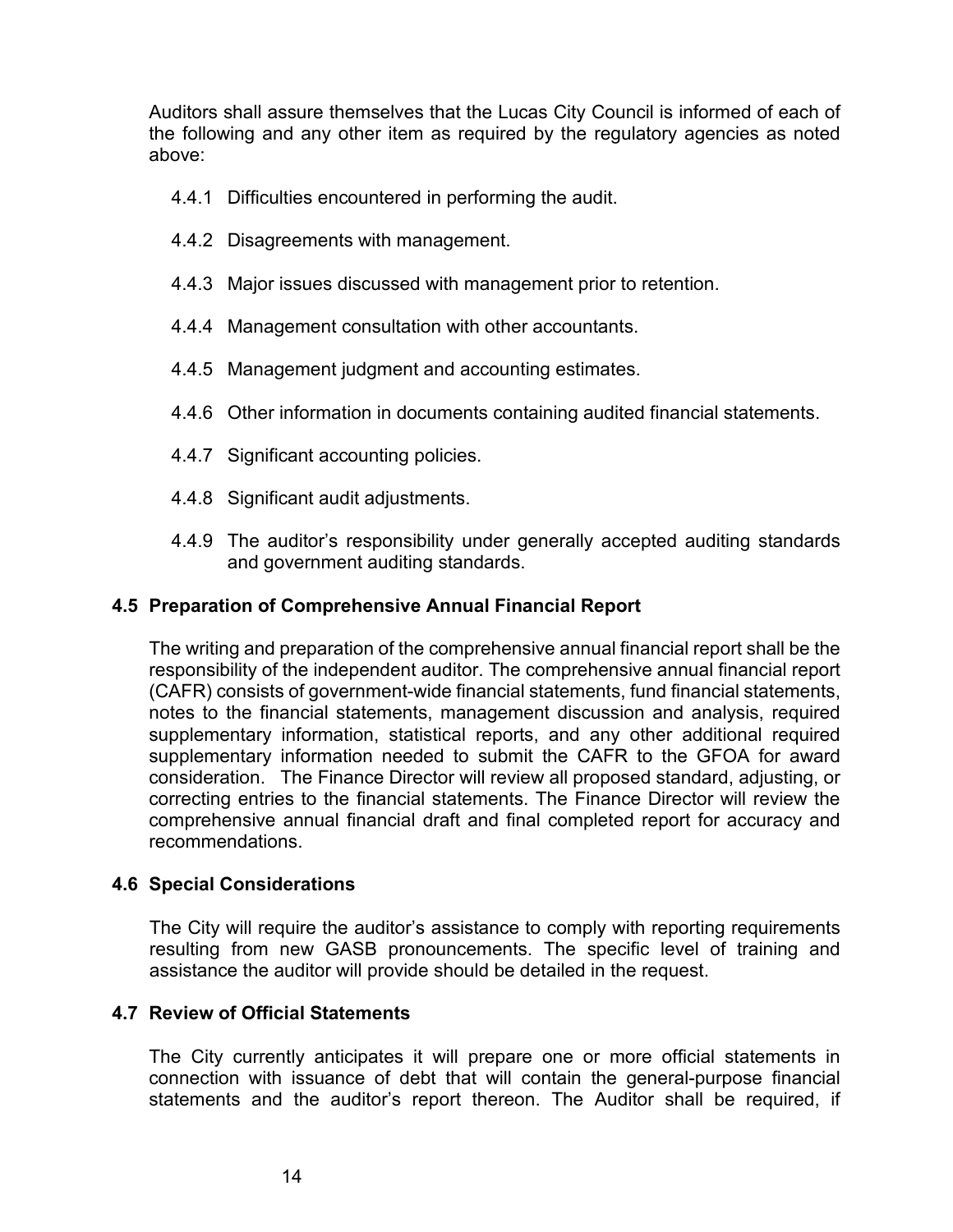requested by the City, the fiscal advisor and/or the underwriter, to issue a "consent and citation of expertise" and any necessary "comfort letter."

## **4.8 Special Project**

Proposers may be requested to provide other types of services, collectively referred to as "special projects." Examples of such services include additional audits or reviews, cost studies, and consulting services.

### **4.9 Regulation Updates**

The Auditor shall provide City Finance Department staff with information relating to regulation changes that would affect the City and its operation. Examples would be timely notification of changes proposed or initiated by GASB, Financial Accounting Standards Board (FASB), or General Accounting Office (GAO).

## **5. Other Information and Requirements**

## **5.1 Auditor Rotation**

In accordance with requirements of the City of Lucas Home Rule Charter, Section 6.01 Audit and Examination of City Books and Accounts: "The same firm or certified public accountant shall complete no more than (5) consecutive annual audits".

### **5.2 Prior Audit**

Subsequent to the contract award, arrangements shall be made, if possible, for a review of prior year work papers by the firm awarded the contract. Proposers may have access to prior years' audit reports if they wish, by contacting Liz Exum, Finance Director at 972-912-1201.

### **5.3 Work Area**

A separate workspace in close proximity to the accounting records will be provided, as well as copy machines, phone, internet access, and a fax machine.

### **5.4 Audit Work Timing**

Field work can begin by mid-August 2020, with reports to be issued no later than February 2021.

### **5.5 Work Papers**

The firm selected shall maintain all work papers for a period of at least five years after the fiscal year end. The auditor shall make available all original work papers for examination by authorized representatives of Federal and State agencies, the City's Finance Director, and any other entity to which access has been granted in writing by the City's Finance Director. In addition, the firm shall respond to the reasonable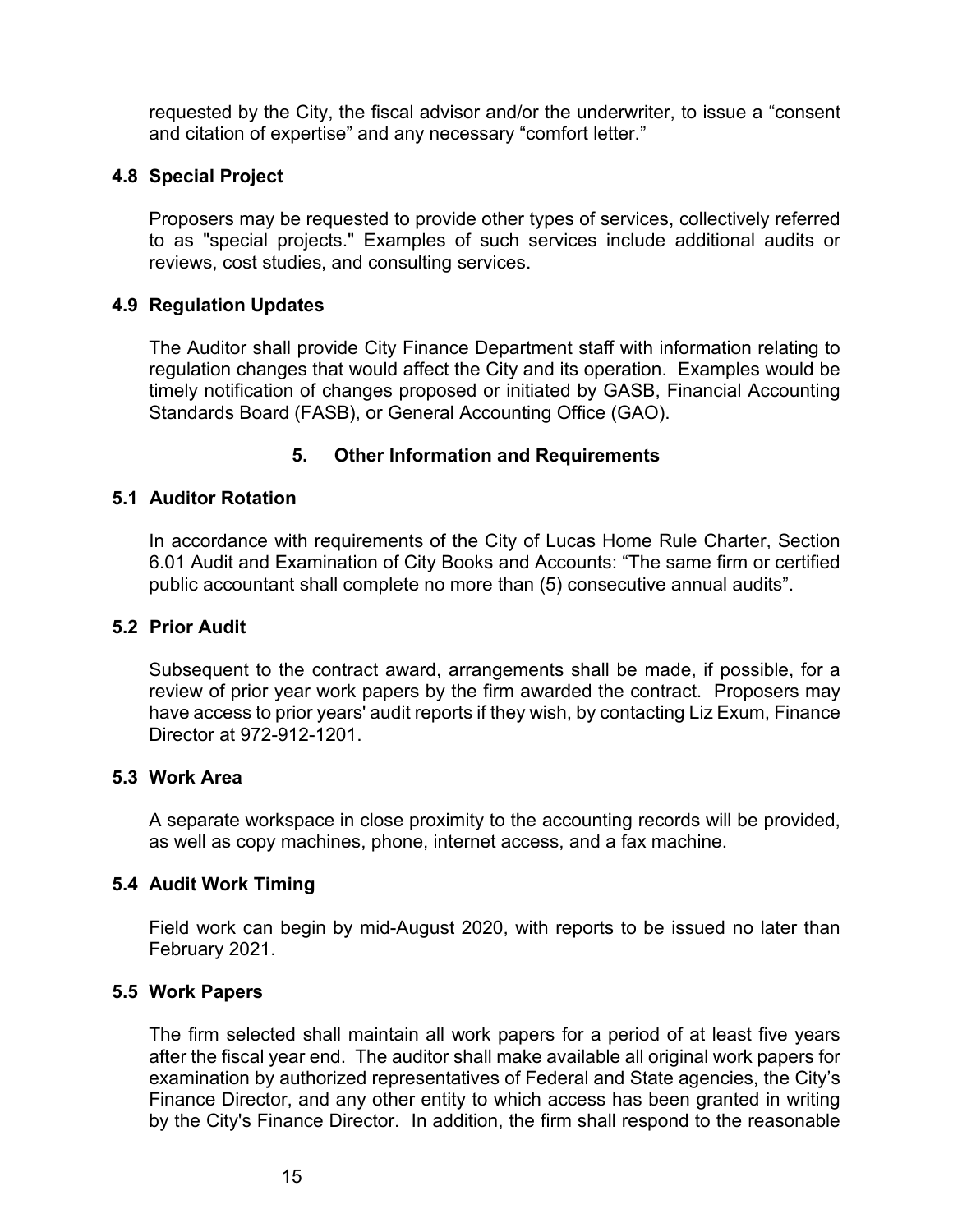inquiries of successor auditors and allow successor auditors to review work papers relating to matters of continuing financial significance.

## **5.6 Non-appropriation Provision**

The City may cancel the contract should the present or any future City Council not appropriate funds in any fiscal year for the payment of this agreement. No penalty shall attach in the event of any such non-appropriation. In the event of nonappropriation, the City shall give the successful proposer advance written notice before cancellation of the contract, and the City shall not be obligated to make any payments beyond the end of the fiscal year.

# **5.7 Equal Employment Opportunity**

The Proposer agrees that during the performance of its contract it will:

- 5.8.1 Treat all applicants and employees without discrimination as to race, color, religion, sex, national origin, marital status, age, or handicap.
- 5.8.2 Identify itself as an "Equal Opportunity Employer" in all help wanted advertising or requests.
- 5.8.3 The proposer shall be advised of any complaints filed with the City alleging that the proposer is not an Equal Opportunity Employers.

In determining whether to terminate any portion of this contract, the City reserves the right to consider reports from its Human Resource Manager in response to discrimination complaints. However, the Proposer is specifically advised that no Equal Opportunity Employment complaint will be the basis for cancellation of this contract.

### **5.8 Conflict of Interest**

The Proposer agrees to comply with the conflict of interest provisions of the City Charter and Code of Ordinances. The Proposer agrees to maintain current, updated disclosure of information on file with the City Purchasing Office throughout the term of his contract. The City of Lucas is requiring completing the Conflict of Interest Questionnaire (CIQ) Form, prepared by the Texas Ethics Commission. Please remit the CIQ with your response.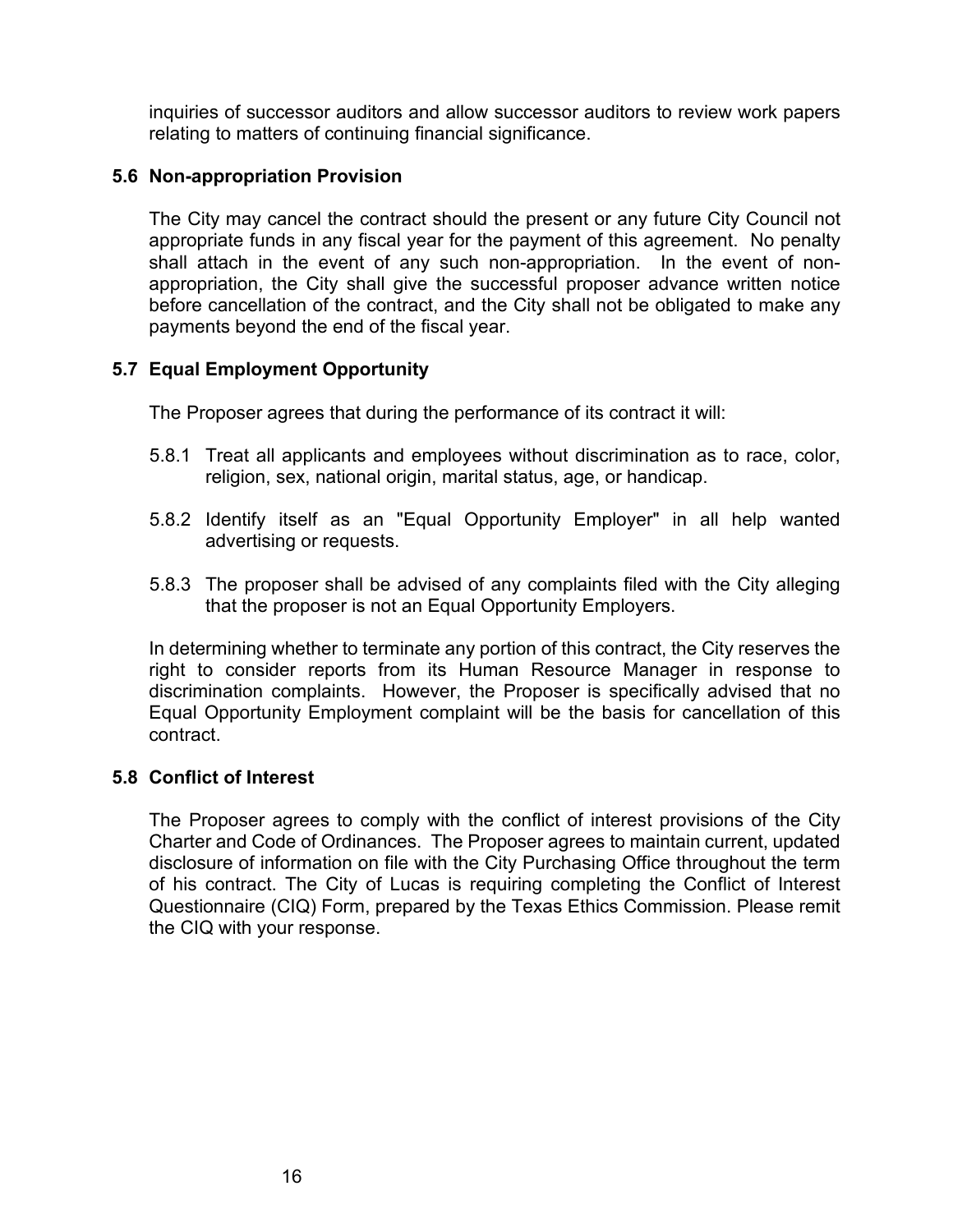## **6. Insurance Requirements**

#### **6.1 Insurance Certificates**

Before commencing work, the audit firm shall, at its own expense, procure, pay for and maintain the following insurance written by companies approved by the state of Texas and acceptable to the City of Lucas. The audit firm shall furnish to the City of Lucas certificates of insurance executed by the insurer or its authorized agent stating coverages, limits, expiration dates and compliance with all applicable required provisions. Certificates shall reference the project/contract number and be addressed as follows:

021-20 RFQ Professional Auditing Services City of Lucas 665 Country Club Road Lucas, Texas 75002

### **6.2 Insurance Policies**

- 6.2.1 Commercial General Liability insurance, including, but not limited to Premises/Operations, Personal & Advertising Injury, Products/Completed Operations, Independent Contractors and Contractual Liability, with minimum combined single limits of \$500,000 per-occurrence, \$1,000,000 Products/Completed Operations Aggregate and \$1,000,000 general aggregate. Coverage must be written on an occurrence form.
- 6.2.2 *If Proposer's employees will be performing services under the contract on City of Lucas premises, then* Workers' Compensation insurance with statutory limits; and Employers' Liability coverage with minimum limits for bodily injury: a) by accident, \$100,000 each accident, b) by disease, \$100,000 per employee with a per policy aggregate of \$500,000.
- 6.2.3 *If vehicles will be used in the performance of services under the contract, then*  Business Automobile Liability insurance covering owned, hired and nonowned vehicles, with a minimum combined bodily injury and property damage limit of \$500,000 per occurrence.
- 6.2.4 Professional Liability Insurance to provide coverage against any claim which the audit firm becomes legally obligated to pay as damages arising out of the performance of professional services caused by error, omission or negligent act with minimum limits of \$2,000,000 per claim, \$2,000,000 annual aggregate.

**NOTE:** If the insurance described in #1 or #4 above is written on a claims-made form, coverage shall be continuous (by renewal or extended reporting period) for not less than *thirty-six (36) months* following completion of the contract and acceptance by the City of Lucas.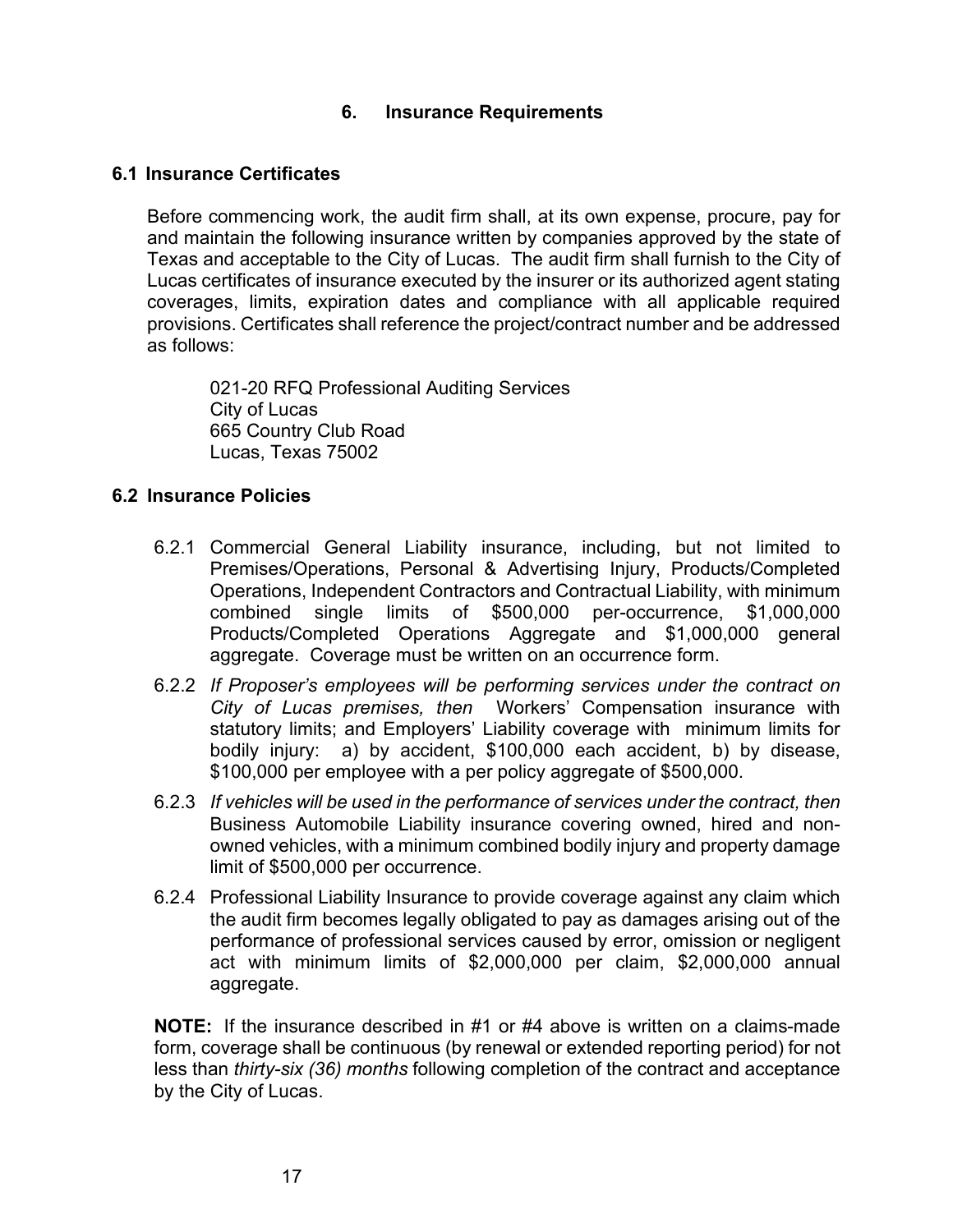The required limits may be satisfied by any combination of primary, excess or umbrella liability insurance, provided all policies comply with all requirements. The audit firm may maintain reasonable deductibles, subject to approval by the City of Lucas.

### **6.3 Required Endorsements**

With reference to the foregoing required insurance, the audit firm shall endorse applicable insurance policies as follows:

- 6.3.1 A waiver of subrogation in favor of City of Lucas, its officials, employees, and officers shall be contained in the Workers' Compensation insurance policy.
- 6.3.2 The City of Lucas, its officials, employees and officers shall be named as additional insureds on the Commercial General Liability policy, by use of an endorsement that includes the completed operations hazard.
- 6.3.3 All insurance policies shall be endorsed to the effect that City of Lucas will receive at least thirty (30) days' notice prior to cancellation, non-renewal, termination, or material change of the policies.

## **6.4 Open Records**

All responses submitted to the City of Lucas become the property of the City and are subject to the Public Information Act (Texas Government Code 552). The interested firms/individuals should familiarize themselves with the provisions of that Act. In no event shall the City or any of its employees or officials be liable to a firm/individual for the disclosure of all or a portion of a response submitted pursuant to the RFQ.

If a firm/individual has special concerns about information that it desires to make available to the City, but which it believes constitutes a trade secret, proprietary information or other information excepted from disclosure, such firm/individual should specifically and conspicuously designate each page of that information, which the Respondent believes, should not be disclosed. Disclosure of the information will be subject to the Texas Public Information.